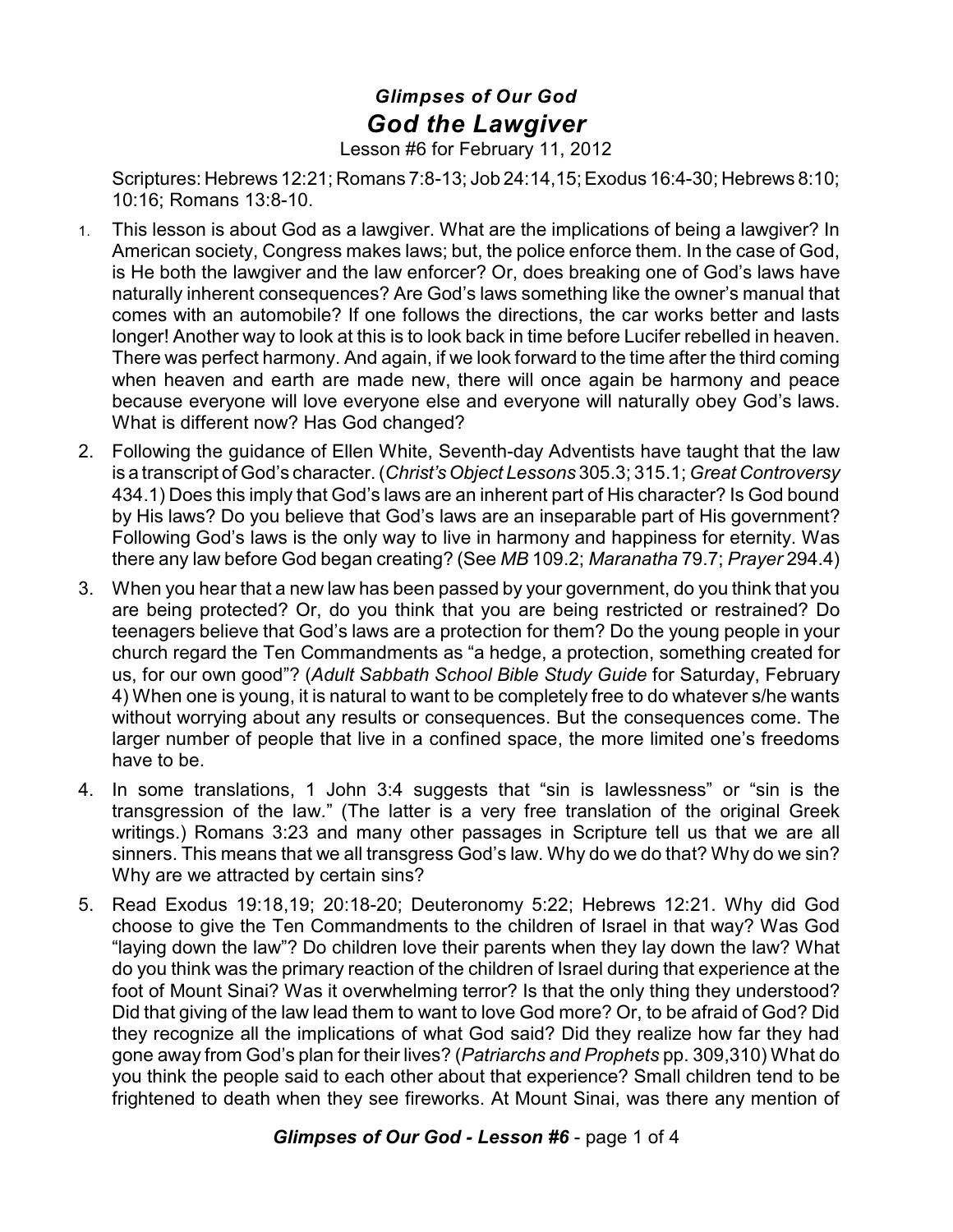healing or salvation? Was there any mention of a plan of salvation? Or, of the cross? Much later, prophets and apostles discussed the implications of law and how it points out sin. It convicts people of wrongs. And when we have the opportunity to see the consequences of sin, we realize that God was right.

- 6. How do you feel when you read Exodus 20:1-17? Do you find that one or more of the commandments convict you of sin? Are you more convicted by Exodus 20 or by Matthew 5:17-48? That is for adults. Do you think you share in the experience of Paul as described in Romans 7:8-13? Do we understand *agape* love which summarizes God's laws?
- 7. The role of law is greatly debated among Christians in our day. Many Christians want to dismiss the Ten Commandments as old Jewish rules. However, there is plenty of evidence that at least some of the commandments were in force long before Sinai. The concept of the Sabbath commandment was clearly given in Genesis 1 & 2. As described in Genesis 4, Cain felt very guilty after killing his brother. Was that a result of violation of a known commandment from God? Or, was it an inherent moral sensibility?
- 8. In Genesis 9:6, it suggests that those who take the lives of other human beings will be killed themselves. Job, who apparently lived around the time of Abraham or perhaps a little earlier, clearly understood the rightness and wrongness of certain behaviors. (Job 24:14- 17) Isaac was told that his father Abraham had kept God's commandments. (Genesis 26:5) Even non-Israelite kings had some sense of what was right and what was wrong. (Genesis 20:9,10)
- 9. Jacob, when returning to Bethel where he had met God, told his family and his entire encampment to get rid of their idols. (Genesis 35:2,3) If they knew that those idols were contrary to God's law, why had they been carrying them around?
- 10. When we speak to our Christian friends about keeping the commandments and ask them in more detail exactly how they feel about them, it is clear that the one commandment they want to avoid keeping is the Sabbath commandment. Clearly, they want to identify the Sabbath as strictly a Jewish requirement. However, Genesis 2:1-3 clearly show that the Sabbath was given at the beginning of this world's history, long before there were any Jews.
- 11. Read Exodus 5:1-5. Translated literally, verse 5 says, "You make them Sabbath from their labor!" Was Pharaoh complaining about their observance of the seventh day? Did they observe the Sabbath during much of their slavery?
- 12. Read Exodus 16:4-30. It is clear from the manna experience that God expected them to observe the Sabbath even before the giving of the Ten Commandments.
- 13. How do you feel about the Sabbath? Do you look forward to those holy hours coming each week? Do you enjoy setting aside that time for God? Are there some things about the Sabbath you dislike? Are there certain restrictions involved in Sabbathkeeping which you wish you could do away with? Or, which you simply choose to ignore?
- 14. Many people are not aware of the fact that each of the Ten Commandments except the tenth had a death penalty connected with it! (See, for example, Numbers 15:27-31; compare Numbers 15:32-36) Does that seem a little harsh to you? What is an unintentional sin? How many of our sins are unintentional? And, how many are intentional? Should we be following those rules today? Every time we sin, we are saying: "God, leave me alone. I want to do what I want to do right now!"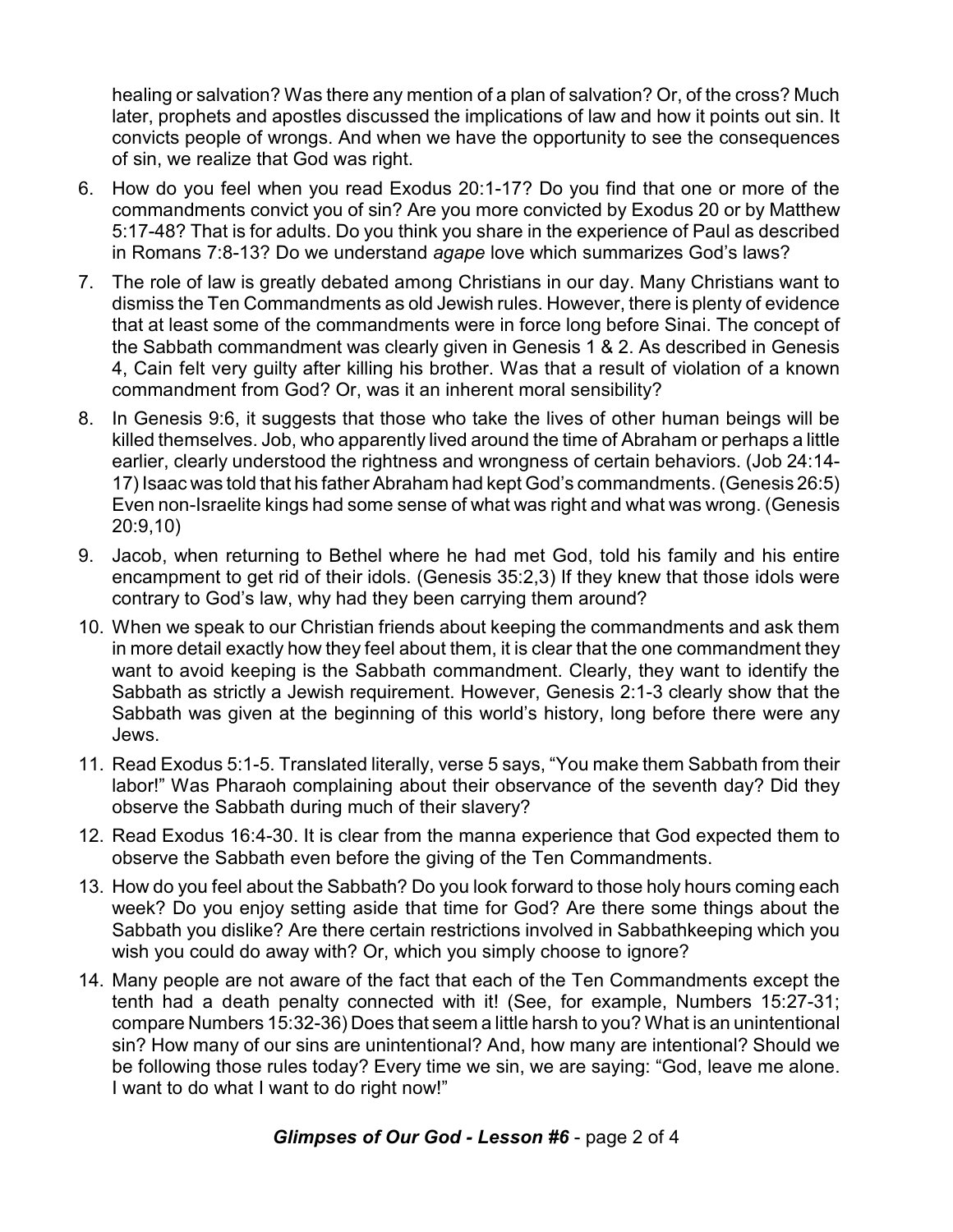- 15. Read Isaiah 48:17,18. Do you really believe that God's laws were given for your own good? Do you delight in them? (Psalm 119:69-72) Is it clear in your mind that the natural consequences and punishments which result from breaking the law teach us to keep the law? In what sense does the law make us wise? (Psalm 119:97-103)
- 16. It is very clear that within a few weeks after the giving of the commandments at Mount Sinai, people were dancing drunk and naked around a golden fertility cult symbol. They had promised to keep all of God's commands. (Exodus 19:8) Later, Moses read those laws to them. Then, he wrote them down and repeated the commandments to the people again. (Exodus 24:3,7) The people's promises were no more than ropes of sand.
- 17. The Scriptures show us repeated examples of the children of Israel violating virtually every precept of God's laws. They varied from open and blatant disobedience of the law in many places in the Old Testament to extreme legalism in the days of Jesus. Did they ever love the law? Did they ever recognize that love was the fulfilling of all law? (Romans 13:8,10) How many of them recognized that the law was supposed to be for their benefit?
- 18. With the help of Ellen White, Seventh-day Adventists have been given a fresh understanding of Scripture. Do you believe that this has been a blessing to you personally? Do you view the writings of Ellen White as something given for your own good and wellbeing? What benefits have accrued to the members of the Seventh-day Adventist Church as a result of those special revelations? Is that why we live in this "Blue Zone"? We are a part of a worldwide church with fairly consistent beliefs and teachings. We have been taught about the great controversy over God's character and government, and that paradigm or world view makes it possible to understand many of the difficult passages in Scripture in a way that gives us a consistent picture of God. This is a tremendous advantage that Adventists have over our Christian friends. What percentage of Adventists recognize this fact? Do we believe that God is telling us the truth? Or, are we more attracted to the statements of the "father of lies"? (John 8:44) It does no good for God and Satan just to have a shouting match about who is telling the truth. (Genesis 2:17; 3:1-4) God has taken the time to prove that He is telling the truth. There are many stories and passages in Scripture that it would be very difficult to understand without an understanding of the great controversy over God's character and government.
- 19. Have you personally experienced the disastrous consequences of sin/transgression? Why do young people think that sin is fun? Do you? If love is the fulfilling of all law, (Romans 13:8-10; Galatians 5:14; James 2:8; 1 John 5:2,3) shouldn't that lead us naturally to want to obey the law and experience that love?
- 20. Do you think that all 10 of the Ten Commandments are still relevant to Christians today? Could we keep the Ten Commandments and still be free?

In the work of redemption there is no compulsion. No external force is employed. Under the influence of the Spirit of God, man is left free to choose whom he will serve. In the change that takes place when the soul surrenders to Christ, there is the highest sense of freedom. The expulsion of sin is the act of the soul itself. True, we have no power to free ourselves from Satan's control; but when we desire to be set free from sin, and in our great need cry out for a power out of and above ourselves, the powers of the soul are imbued with the divine energy of the Holy Spirit, and they obey the dictates of the will in fulfilling the will of God.